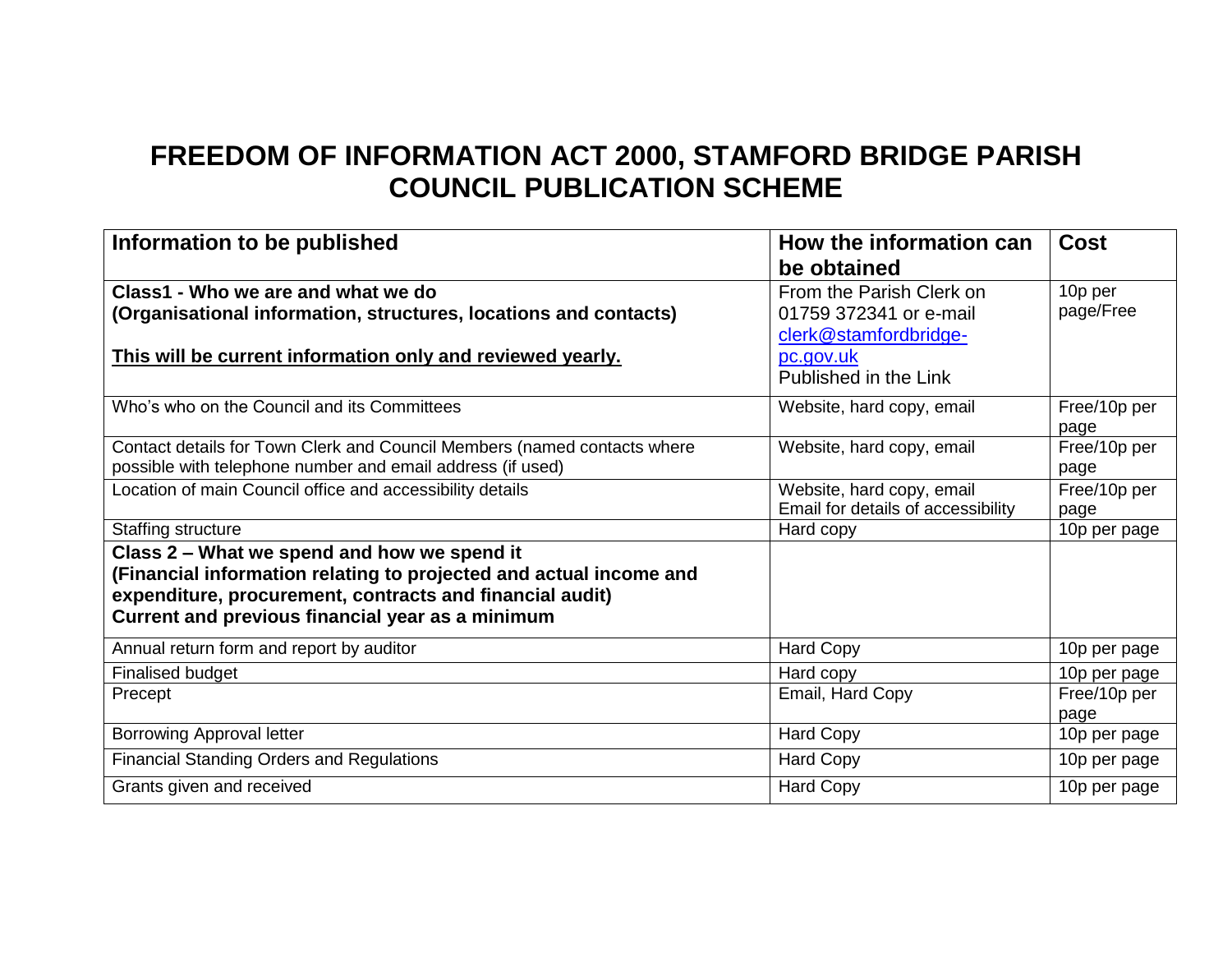| List of current contracts awarded and value of contract                            | <b>Hard Copy</b>            | 10p per page |
|------------------------------------------------------------------------------------|-----------------------------|--------------|
| Members' allowances and expenses                                                   | <b>Hard Copy</b>            | 10p per page |
|                                                                                    |                             |              |
| Class 3 - What our priorities are and how we are doing                             |                             |              |
| (Strategies and plans, performance indicators, audits, inspections and             |                             |              |
| reviews)                                                                           |                             |              |
| Parish Plan (current and previous year as a minimum)                               | <b>Hard Copy</b>            | 10p per page |
| Annual Report to Parish or Community Meeting (current and previous year as a       | Email, Hard Copy, published | Free/10p per |
| minimum)                                                                           | yearly in The Link.         | page         |
| <b>Quality status</b>                                                              | Not applicable              |              |
|                                                                                    |                             |              |
|                                                                                    |                             |              |
|                                                                                    |                             |              |
| Class 4 – How we make decisions                                                    |                             |              |
| (Decision making processes and records of decisions)                               |                             |              |
| Current and previous council year as a minimum                                     |                             |              |
| Timetable of meetings (Council, any committee/sub-committee meetings and parish    | Website, Email, Hard Copy   | Free/10p per |
| meetings)                                                                          |                             | page         |
| Agendas of meetings (as above)                                                     | Email, Hard Copy            | Free/10p per |
|                                                                                    |                             | page         |
| Minutes of meetings (as above) – nb this will exclude information that is properly | Website, Email, Hard Copy   | Free/10p per |
| regarded as private to the meeting.                                                |                             | page         |
| Reports presented to council meetings - nb this will exclude information that is   | Email, Hard Copy            | Free/10p per |
| properly regarded as private to the meeting.                                       |                             | page         |
| Responses to consultation papers                                                   | Email, Hard Copy            | Free/10p per |
|                                                                                    |                             | page         |
| Responses to planning applications                                                 | Email, Hard Copy            | Free/10p per |
|                                                                                    |                             | page         |
| Bye-laws                                                                           | Email, Hard Copy            | Free/10p per |
|                                                                                    |                             | page         |
|                                                                                    |                             |              |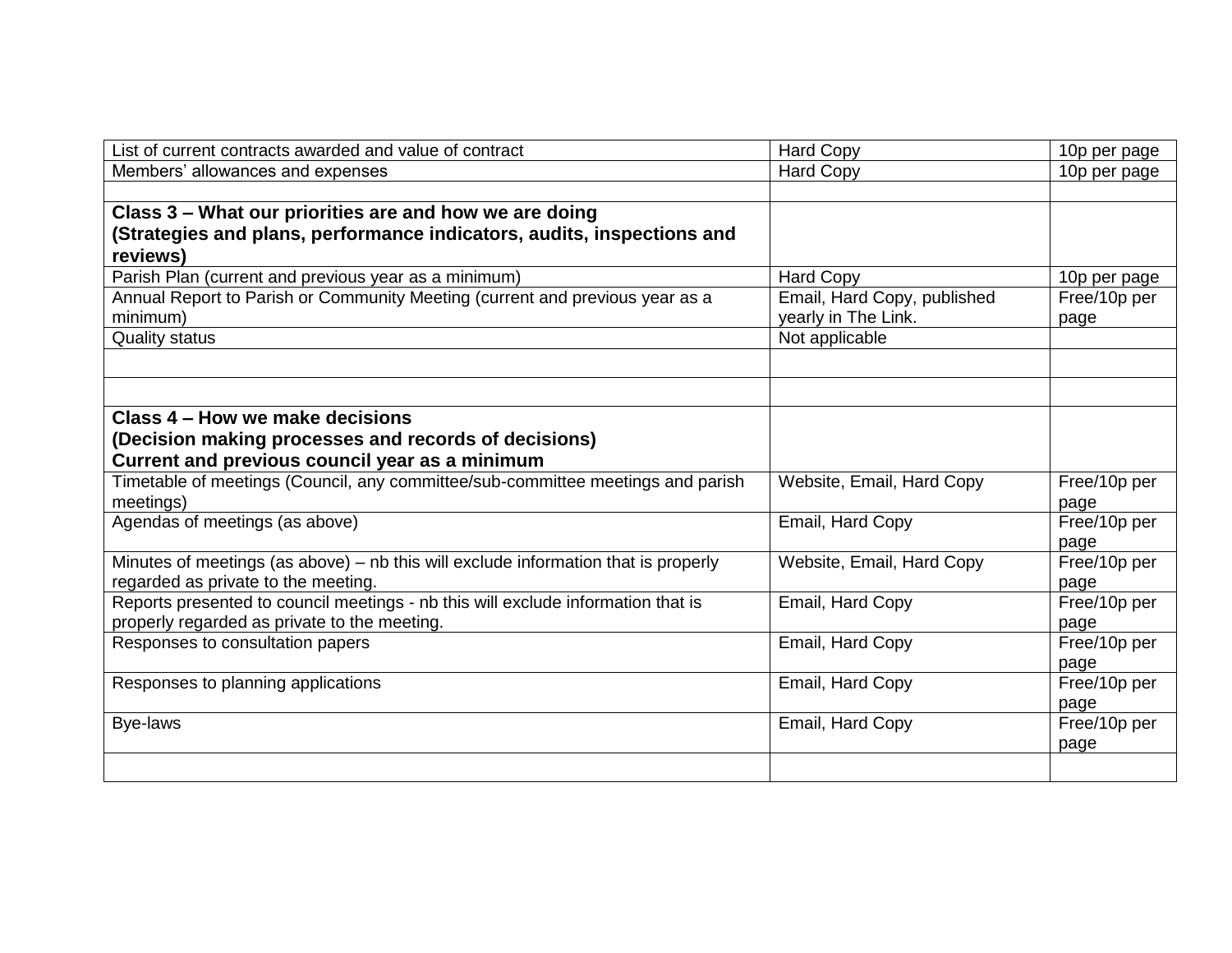| Class 5 – Our policies and procedures<br>(Current written protocols, policies and procedures for delivering our<br>services and responsibilities)<br><b>Current information only</b> |                  |                      |
|--------------------------------------------------------------------------------------------------------------------------------------------------------------------------------------|------------------|----------------------|
| Policies and procedures for the conduct of council business:                                                                                                                         | Email, Hard Copy | Free/10p per<br>page |
| Procedural standing orders                                                                                                                                                           |                  |                      |
| Committee and sub-committee terms of reference                                                                                                                                       |                  |                      |
| Delegated authority in respect of officers                                                                                                                                           |                  |                      |
| Code of Conduct                                                                                                                                                                      |                  |                      |
| Policy statements                                                                                                                                                                    |                  |                      |
| Policies and procedures for the provision of services and about the employment of<br>staff:                                                                                          | Email, Hard Copy | Free/10p per<br>page |
| Policies and procedures for handling requests for information                                                                                                                        |                  |                      |
| Complaints procedures (including those covering requests for information and<br>operating the publication scheme)                                                                    |                  |                      |
| Records management policies (records retention, destruction and archive)                                                                                                             | Email, Hard Copy | Free/10p per<br>page |
| Schedule of charges (for the publication of information)                                                                                                                             | Email, Hard Copy | Free/10p per<br>page |
|                                                                                                                                                                                      |                  |                      |

| Class 6 – Lists and Registers                                                               | (hard copy; some information may |              |
|---------------------------------------------------------------------------------------------|----------------------------------|--------------|
| Currently maintained lists and registers only                                               | only be available by inspection) |              |
| Any publicly available register or list (if any are held this should be publicised; in most | Hard copy                        | 10p per page |
| circumstances existing access provisions will suffice)                                      |                                  |              |
| <b>Assets Register</b>                                                                      | Hard copy                        | 10p per page |
| Disclosure log (indicating the information that has been provided in response to            | Not applicable                   |              |
| requests; recommended as good practice, but may not be held by parish councils)             |                                  |              |
| Register of members' interests                                                              | Original documents maintained by | 10p per page |
|                                                                                             |                                  |              |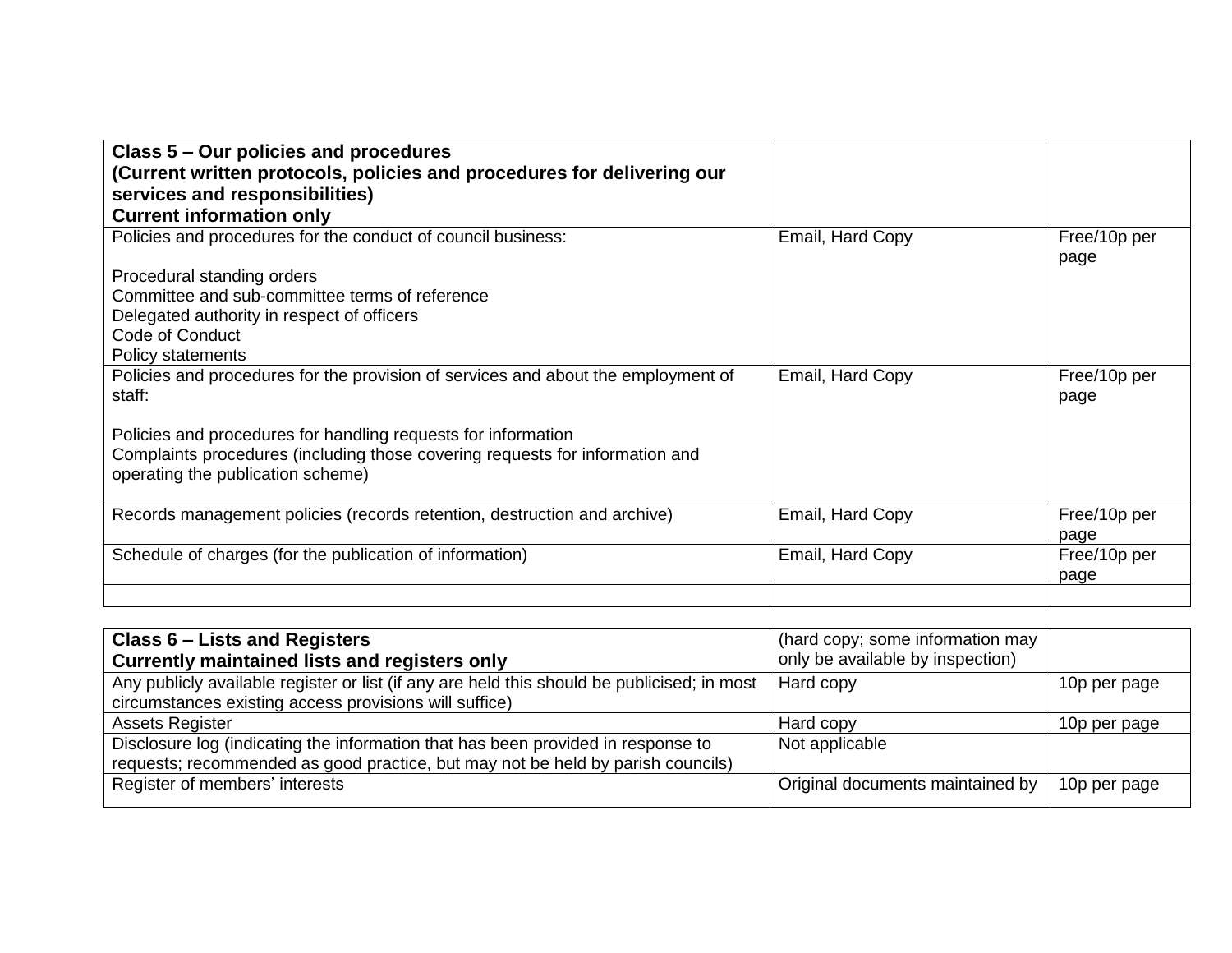| ERYC. Hard copy of documents     |              |
|----------------------------------|--------------|
| available at SBPC                |              |
| Original documents maintained by | 10p per page |
| ERYC. Hard copy of documents     |              |
| available at SBPC                |              |
|                                  |              |
| (Some information may only be    |              |
| available by inspection)         |              |
|                                  |              |
|                                  |              |
| Not applicable                   |              |
| Not applicable                   |              |
| Not applicable                   |              |
| Not applicable                   |              |
| hard copy                        | 10p per page |
| hard copy                        | 10p per page |
| Not applicable                   |              |
| Not applicable                   |              |
| Not applicable                   |              |
| Not applicable                   |              |
|                                  |              |
|                                  |              |
|                                  |              |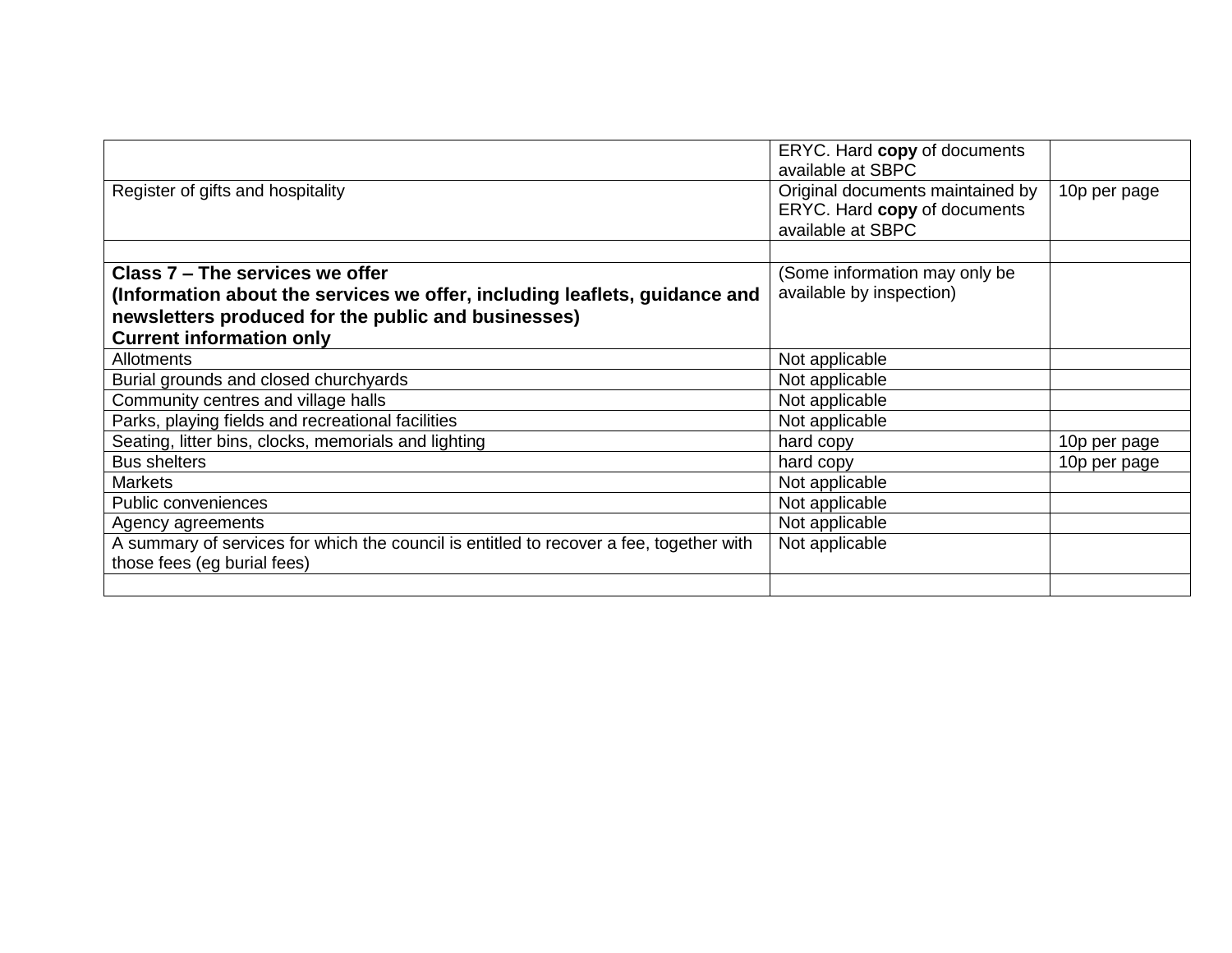## **SCHEDULE OF CHARGES**

This describes how the charges have been arrived at and should be published as part of the guide.

| <b>TYPE OF CHARGE</b>    | <b>DESCRIPTION</b>      | <b>BASIS OF CHARGE</b>    |
|--------------------------|-------------------------|---------------------------|
| <b>Disbursement cost</b> | Photocopying @ .10p per | Actual cost *             |
|                          | sheet (black & white)   |                           |
|                          | Photocopying per sheet  | Not Available             |
|                          | (colour)                |                           |
|                          | Postage                 | Actual cost of Royal Mail |
|                          |                         | standard $2^{nd}$ class   |

**Contact details: Dave King**

STAMFORD BRIDGE PARISH COUNCIL **Phone: 01759 372341 Old Station House**

**E.Mail: [clerk@stamfordbridge-pc.gov.uk](mailto:clerk@stamfordbridge-pc.gov.uk) Stamford Bridge**

**24 Church Road York YO41 1DG**

**20th November 2014**

\*The actual cost incurred by the Parish Council